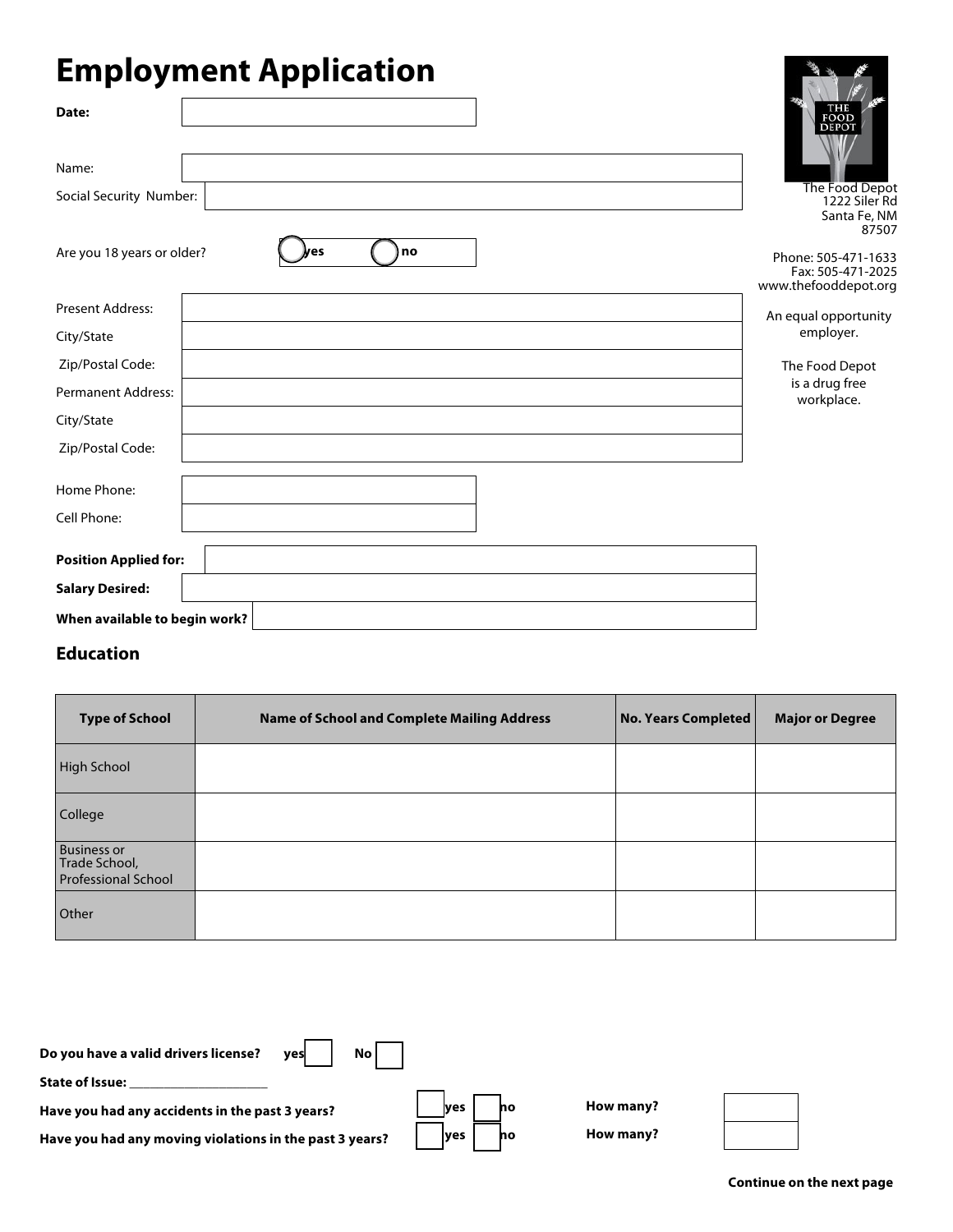#### **Previous Employment (list up to 3) 1.**

| ı.                                          |                                                                                                                                 |  |  |  |  |
|---------------------------------------------|---------------------------------------------------------------------------------------------------------------------------------|--|--|--|--|
| Name of Employer:                           |                                                                                                                                 |  |  |  |  |
| Name of Last Supervisor:                    |                                                                                                                                 |  |  |  |  |
| <b>Dates of Employment:</b>                 |                                                                                                                                 |  |  |  |  |
| From:                                       | To:                                                                                                                             |  |  |  |  |
| Salary:                                     |                                                                                                                                 |  |  |  |  |
| From:                                       | To:                                                                                                                             |  |  |  |  |
| <b>Complete Address:</b>                    |                                                                                                                                 |  |  |  |  |
| Phone #:                                    |                                                                                                                                 |  |  |  |  |
| Last Job Title:                             |                                                                                                                                 |  |  |  |  |
| Reason for Leaving (be specific):           |                                                                                                                                 |  |  |  |  |
|                                             |                                                                                                                                 |  |  |  |  |
|                                             |                                                                                                                                 |  |  |  |  |
|                                             | List the jobs you held, duties performed, skills used or learned, advancements, or promotions while you worked at this company: |  |  |  |  |
|                                             |                                                                                                                                 |  |  |  |  |
|                                             |                                                                                                                                 |  |  |  |  |
|                                             |                                                                                                                                 |  |  |  |  |
| May we contact your employer?               | yes<br>)no                                                                                                                      |  |  |  |  |
| 2.                                          |                                                                                                                                 |  |  |  |  |
| Name of Employer:                           |                                                                                                                                 |  |  |  |  |
| <b>Name of Last Supervisor:</b>             |                                                                                                                                 |  |  |  |  |
| <b>Dates of Employment:</b>                 |                                                                                                                                 |  |  |  |  |
| From:                                       | To:                                                                                                                             |  |  |  |  |
| Salary:                                     |                                                                                                                                 |  |  |  |  |
| From:                                       | To:                                                                                                                             |  |  |  |  |
| <b>Complete Address:</b>                    |                                                                                                                                 |  |  |  |  |
|                                             |                                                                                                                                 |  |  |  |  |
| Phone #:                                    |                                                                                                                                 |  |  |  |  |
| Last Job Title:                             |                                                                                                                                 |  |  |  |  |
|                                             |                                                                                                                                 |  |  |  |  |
| Reason for Leaving (be specific):           |                                                                                                                                 |  |  |  |  |
|                                             |                                                                                                                                 |  |  |  |  |
|                                             | List the jobs you held, duties performed, skills used or learned, advancements or promotions while you worked at this company:  |  |  |  |  |
|                                             |                                                                                                                                 |  |  |  |  |
|                                             |                                                                                                                                 |  |  |  |  |
|                                             |                                                                                                                                 |  |  |  |  |
| May we contact your employer?<br>⁄ho<br>ves |                                                                                                                                 |  |  |  |  |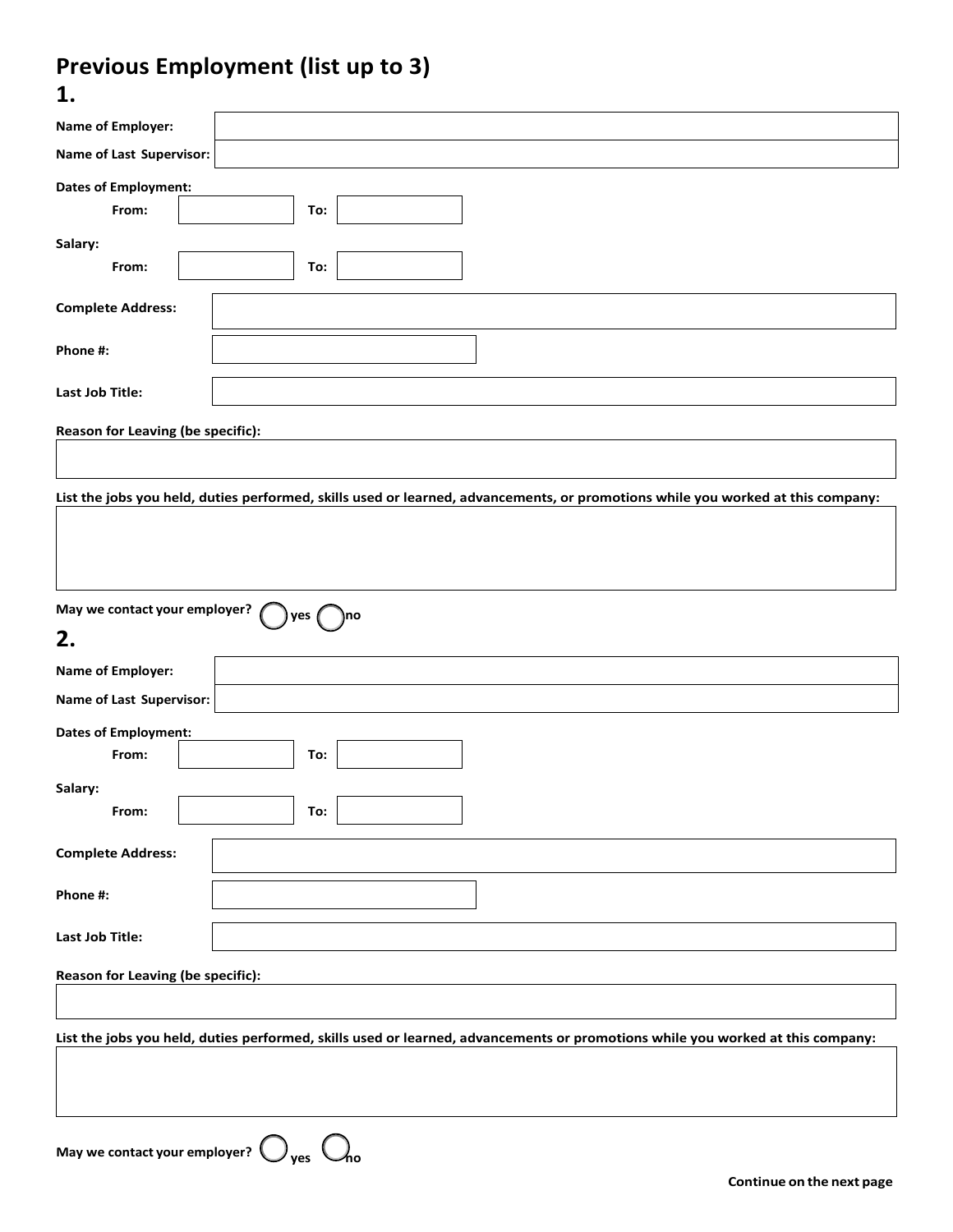### **3.**

| Name of Last Supervisor:                                                                                                        |
|---------------------------------------------------------------------------------------------------------------------------------|
|                                                                                                                                 |
| To:                                                                                                                             |
| To:                                                                                                                             |
|                                                                                                                                 |
|                                                                                                                                 |
|                                                                                                                                 |
|                                                                                                                                 |
|                                                                                                                                 |
| List the jobs you held, duties performed, skills used or learned, advancements, or promotions while you worked at this company: |
|                                                                                                                                 |
|                                                                                                                                 |
|                                                                                                                                 |
|                                                                                                                                 |
| May we contact your employer?<br>yes $\sqrt{ }$<br>γnο                                                                          |
|                                                                                                                                 |
| <b>Computer Skills</b>                                                                                                          |
|                                                                                                                                 |
|                                                                                                                                 |
|                                                                                                                                 |
|                                                                                                                                 |
|                                                                                                                                 |

**Additional Information**

**Applications(list allthat apply):**

**Other Skills:**